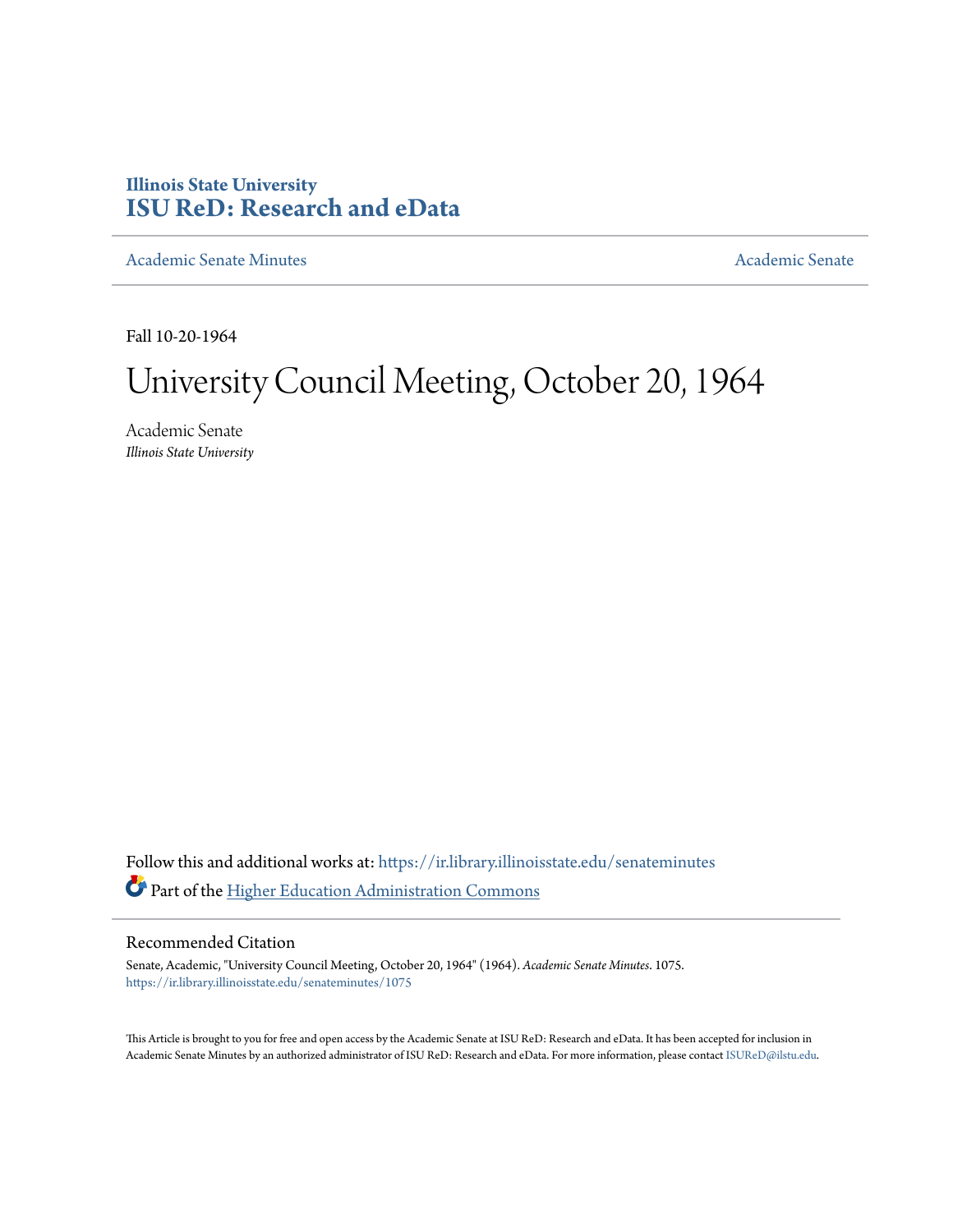#### JOINT FACULTY POLICY COMMITTEE

Minutes of the Meeting October 20, 1964

The meeting was called to order by the Chairman at 10:05 AM.

Present Dalias Price Max B. Ferguson G. T. Riegel Glen A. McConky

Institution Eastern Illinois University

Claude Dallinger Eunice Speer Charles W

Illinois State University

Arthur Fritschel Merle E. Lundvall Donald W. Marshall

Northern Illinois University

Western Illinois University

John w. Eaton James W. Beach Eugene B. Grant

The minutes of the May 12, 1964 meeting were approved as mimeographed.

As the first item of business the Chairman called to the attention of the committee a letter of August 13 from F. H. McKelvey, the STCB Executive Officer. The letter contained various recommendations from the Council of Presidents to be considered by this committee with the idea of eventual inclusion in the By-Laws, Governing Policies and Practices.

See copy of letter of August 13, 1964 from Executive Officer of STCB.

After some discussion of item

1.(a) Tenure Clarification. White moved, seconded by Miss Speer, that the recommendation of the Council of Presidents be accepted. While this recommendation was accepted, cpncern was expressed for the fact that in each institution there are faculty members who have served for many years without having been notified that they have attained tenure.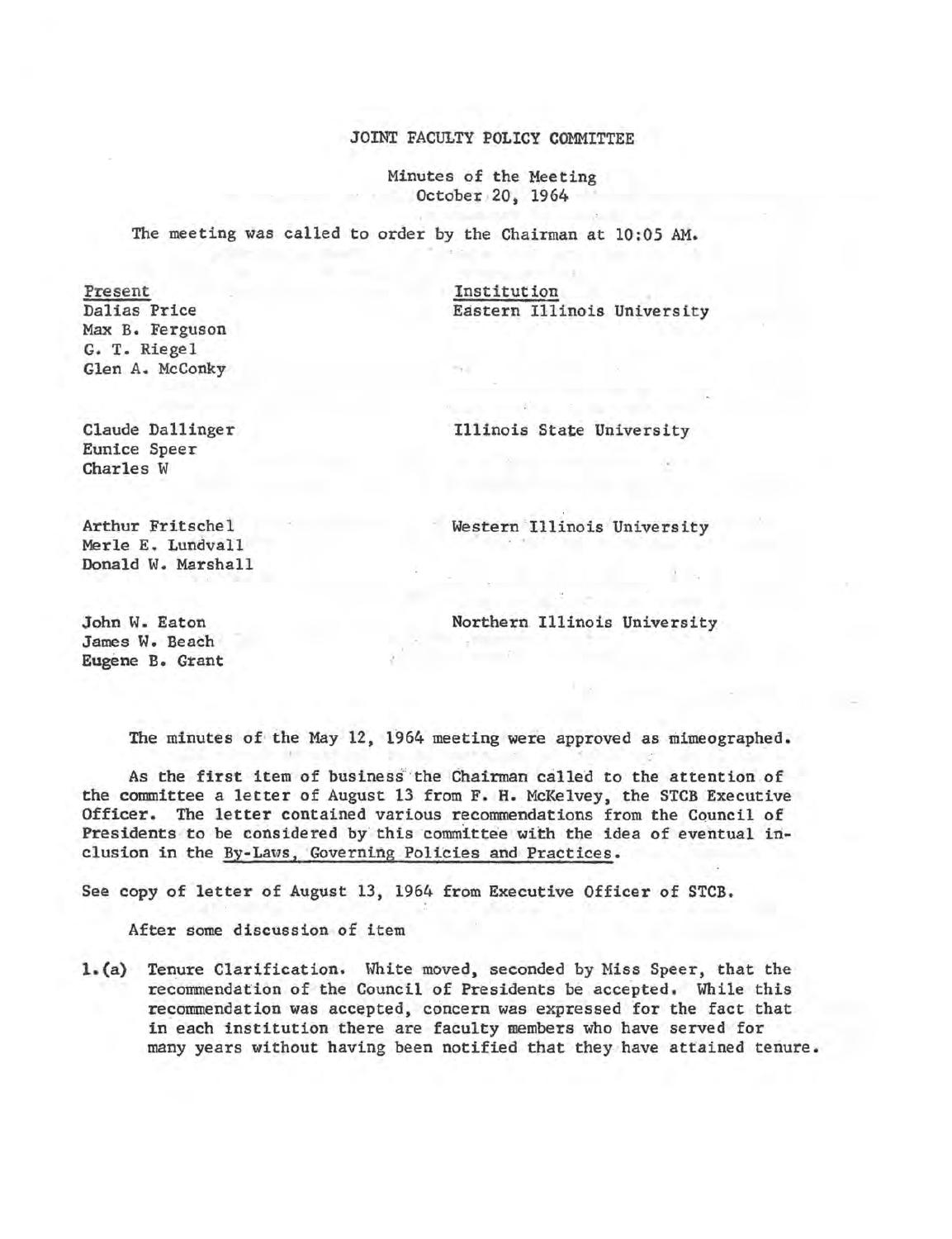- 1. (b) White moved, seconded by Fritschel, that 1. (b) be accepted as recommended by the Council of Presidents.
- 1.(c) After much discussion Eaton made a motion, seconded by McConky, that item 1. (c) be changed to read: Written notice shall be given at 1 least by March 1, in the first probationary year, and at least by December 1, of any subsequent probationary year.<br>Motion carried.

 $~\cdot$   $~$  -  $~$  Page, 2 -  $~$   $~$   $~$   $~$   $~$   $~$   $~$ 

This change was thought desirable since employment of staff has generally moved up earlier in the year. The designation of specific dates precludes the use of summer sessions in the calculation of the time for notification.

 $\mathbf{r}^*$ 

1. (d) P. 38, Item 12. A motion was made by McConky, seconded by Dillinger, that the present wording be retained. Motion carried.

It was agreed that while it generally is not necessary, it is  $\sim$ possible for a case to develop where it would be highly desirable.

- 1.(e) Marshall moved, seconded by Speer, that the recommendation of the : Council of Presidents be approved. Motion carried.
- 2. Nepotism Policy. Moved by Ferguson, seconded by Price, that the recommendation be approved. Motion carried. tale of the

See letter of September 14, 1964

- 1. Ferguson moved, seconded by Regal, that since this contingency was covered in the new  $2.(g)$ , as suggested in the letter of August  $13$ , 1964, part  $1.(a)$ , and is therefore unnecessary, the recommendation not be approved. Motion carried.
- 2. White moved, seconded by Fritchel, that we enthusiastically accept the recommendation of the Council of Presidents on this item. Motion carried.
- 3. It was moved by Dillinger, seconded by Speer, that· we accept the recommendation of the Council of Presidents. Motion carried.

The Committee was quite pleased to receive the letters of communication from the Executive Officer of the Board and as a result, White moved, seconded by McConky, that we express these sentiments to the Board through its Executive Officer, Dr. McKelvey. Motion carried.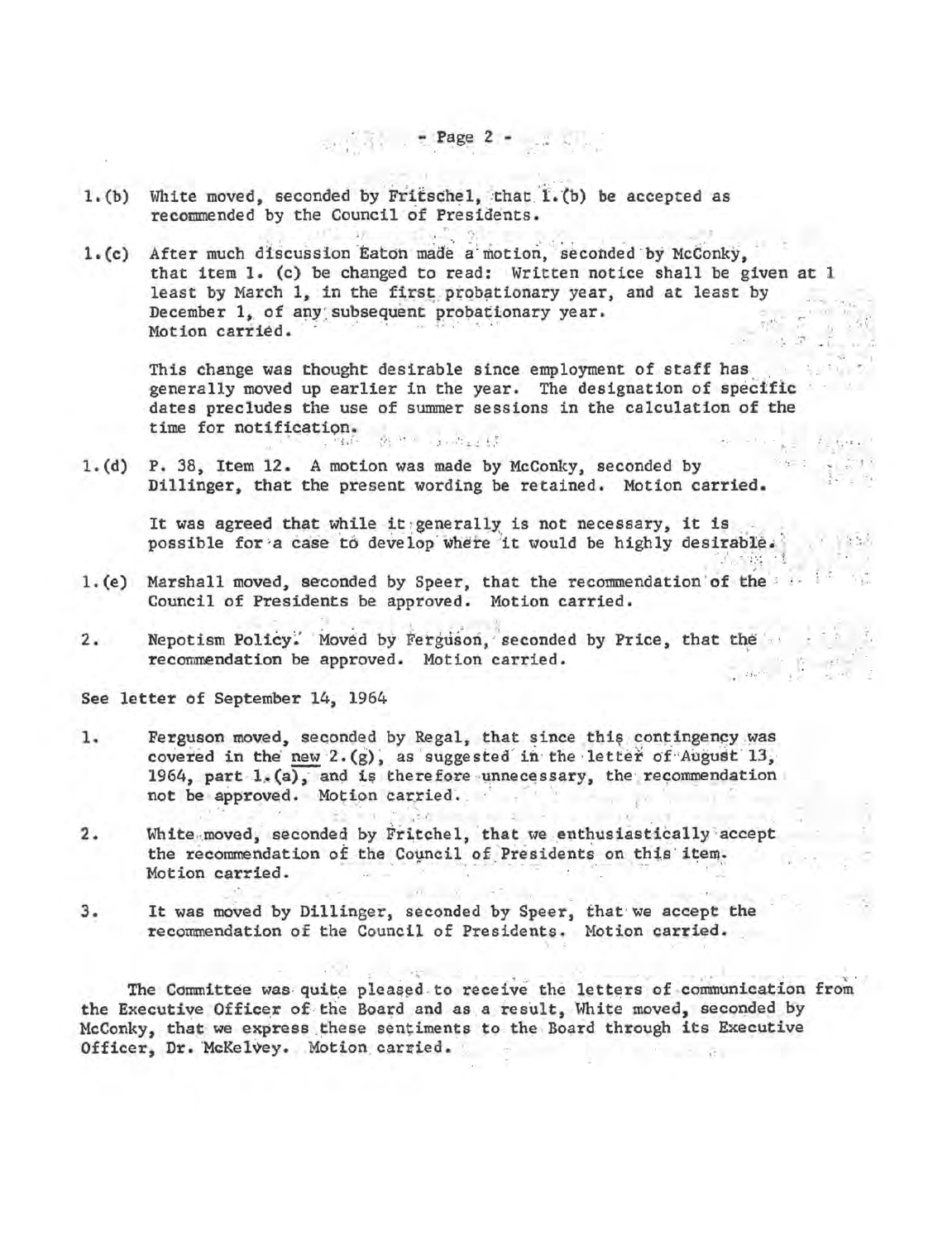#### -Page 3-

With the transaction of the business as indicated above, the Chairman reviewed the various items of business remaining from the meeting of May 12, 1964. Since the hour was growing late, no further action was taken.

The next meeting dates were set for Tuesday, February 9, and Tuesday, May 11, 1965.

Meeting adjourned 3:00 PM.

n.

Respectfully submitted,

E. B. Grant, Secretary James W. Beach, Chairman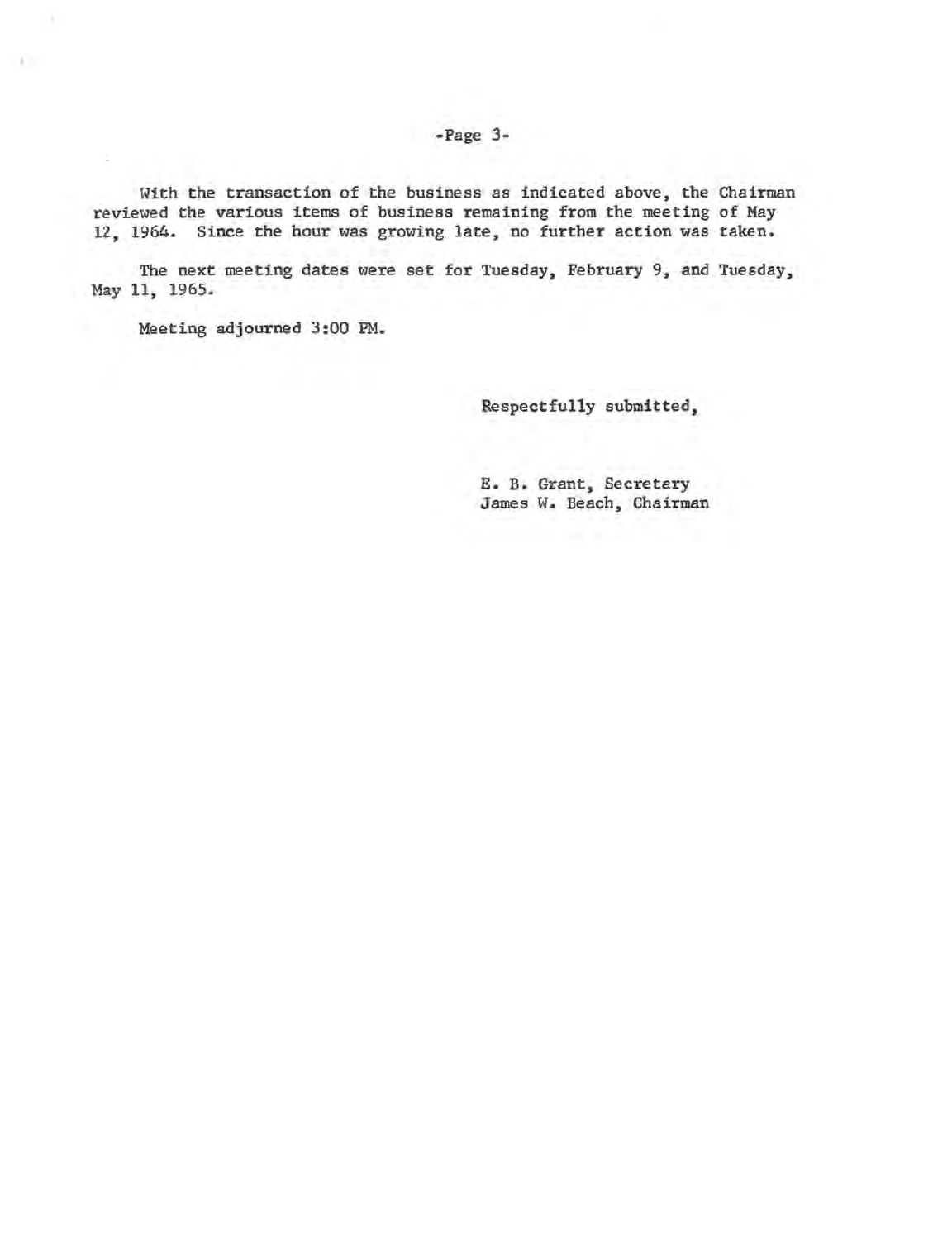#### Teachers College Board Room 111, State Office Building Springfield, Illinois

Dr. Frederick H. McKelvey Executive Office

C O P Y

September 14, 1964

Dr. James W. Beach Chairman, Joint Faculty Policy Committee Northern Illinois University DeKalb, Illinois

Dear Dr. Beach:

I am sending to you three additional matters recommended by the Presidents for your consideration.

1. Added the following sentence to the paragraph sent to you in my letter of August 13. 1. (c)

> Failure to give proper notice does not, in itself, justify any claim for permanent tenure.

This is intended to protect the university in the event of a clerical oversight or omission, which, if it occurs, ought not to be a basis for any claim to tenure. Every effort is made for accuracy and completeness, of course.

2. Sabbatical leave with pay and acceptance of certain grants

When a faculty member receives a grant such as a Fulbright Grant he may be granted sabbatical leave with pay, and may accept the grant, provided the amount of such grant plus the amount of his salary while on leave does not exceed his normal salary for the period of the sabbatical.

Practice has been that sabbatical leave with pay would not be granted if other grants had been received. This is intended to liberalize the policy as described.

3. Clarification of meaning of two years' service following sabbatical leave (P. 26 in Policies). Change underlined.

The person granted such a leave, however, shall agree to serve at least four semesters or six quarters, excluding summer term or quarter, in any state-supported institution of higher education in Illinois ••••

Sincerely yours,

F. H. McKelvey Executive Officer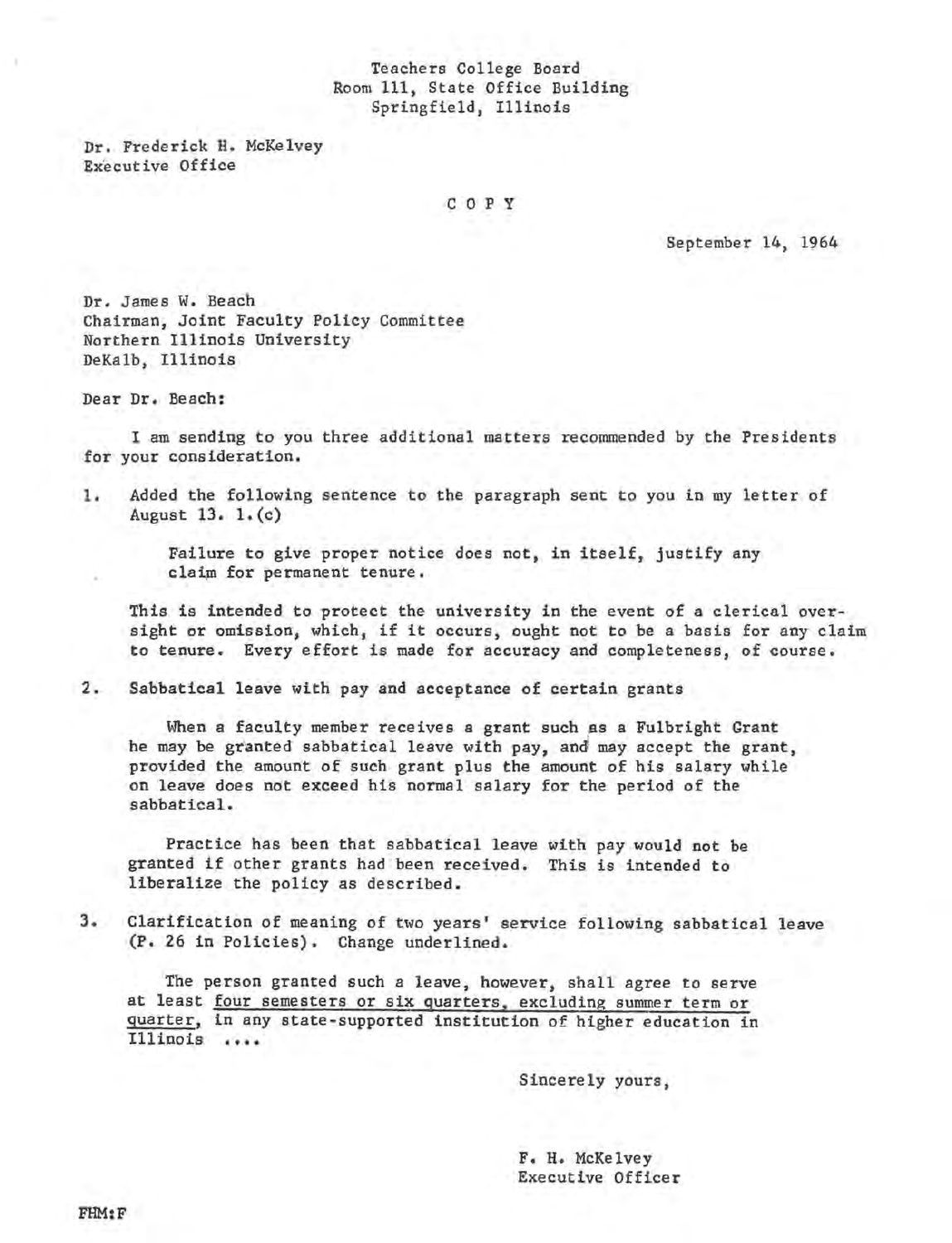#### COPY

#### Teachers College Board Room 111, State Office Building Springfield, Illinois

 $\label{eq:4.1} \mu(\mathcal{D}) = \mu(\mathcal{D}) = \mu(\mathcal{D}) = \mu(\mathcal{D}) = \mu(\mathcal{D}) = \mu(\mathcal{D}) = \mu(\mathcal{D}) = \mu(\mathcal{D}) = \mu(\mathcal{D}) = \mu(\mathcal{D}) = \mu(\mathcal{D}) = \mu(\mathcal{D}) = \mu(\mathcal{D}) = \mu(\mathcal{D}) = \mu(\mathcal{D}) = \mu(\mathcal{D}) = \mu(\mathcal{D}) = \mu(\mathcal{D}) = \mu(\mathcal{D}) = \mu(\mathcal{D}) = \mu(\mathcal{D}) = \mu(\mathcal{D}) = \mu(\mathcal{D}) = \mu(\math$ 

August 13, 1964 the second control of the second control of the second control of the second control of the second control of the second control of the second control of the second control of the second control of the second control of th

 $\exp\left(1-\frac{N_{\rm{B}}}{\sigma}\right)$ 

Dr. James W. Beach Chairman, Joint Faculty Policy Committee the contract of the contract of the contract of the contract of the contract of the contract of the contract of the contract of the contract of the contract of the contract of the c Northern Illinois University of the measure Dekalb, Illinois

 $\sim 12.1$ 

Dear Dr. Beach: Jackson and the company of the season of the season of the season of the season of the season of the season of the season of the season of the season of the season of the season of the season of the season

At the recent meeting of the Council of Presidents recommendations were made in the areas of clarification of tenure and an addition to the nepotism policy. We would appreciate consideration of these by the Policy Committee at its earliest convenience.

#### $1.$ Tenure Clarification

(a) Approved addition of 2 g on P. 24, as follows: "Any faculty member is deemed to be on probationary appointment unless he has been given permanent tenure, which is granted only by action of the Teachers College Board, upon recommendation by the president." Leveland Ultimated

Comment: This is intended to make it clear that permanent tenure is granted only by action of the Board and that until such action has been taken, a faculty member is on pro $b$  at  $b$  at  $b$  at  $c$  and  $c$  and  $c$  and  $c$  and  $c$  and  $c$  and  $c$  and  $c$  and  $c$  and  $c$  and  $c$  and  $c$  and  $c$  and  $c$  and  $c$  and  $c$  and  $c$  and  $c$  and  $c$  and  $c$  and  $c$  and  $c$  and  $c$  and  $c$  and  $c$  and

(b) Approved the following changes: P. 23, Item 2, Line 15 - Omit "or continuous". P. 23, Item 2b, Line 14 - Insert before "tenure" the word "Permanent". P. 24, Item 2d, Line 1 - Omit "continuous" and add "a permanent tenure". P. 24, Item 2d, Line 18 - Omit "continuous" and add "probationary or Permanent".

Comment: This is to clarify terminology and use the word permanent consistently instead of continuous.

(c) P. 23-24, Item 2b - beginning with the last line on P. 23 to end of paragraph, substitute the following:

**CONTRACTOR** 

Notice shall be given at least three months prior to the expiration of the first probationary year, and at least six months prior to the expiration of any subsequent probationary year.

Comment: This is to clarify the possible ambiguity in the present statement.